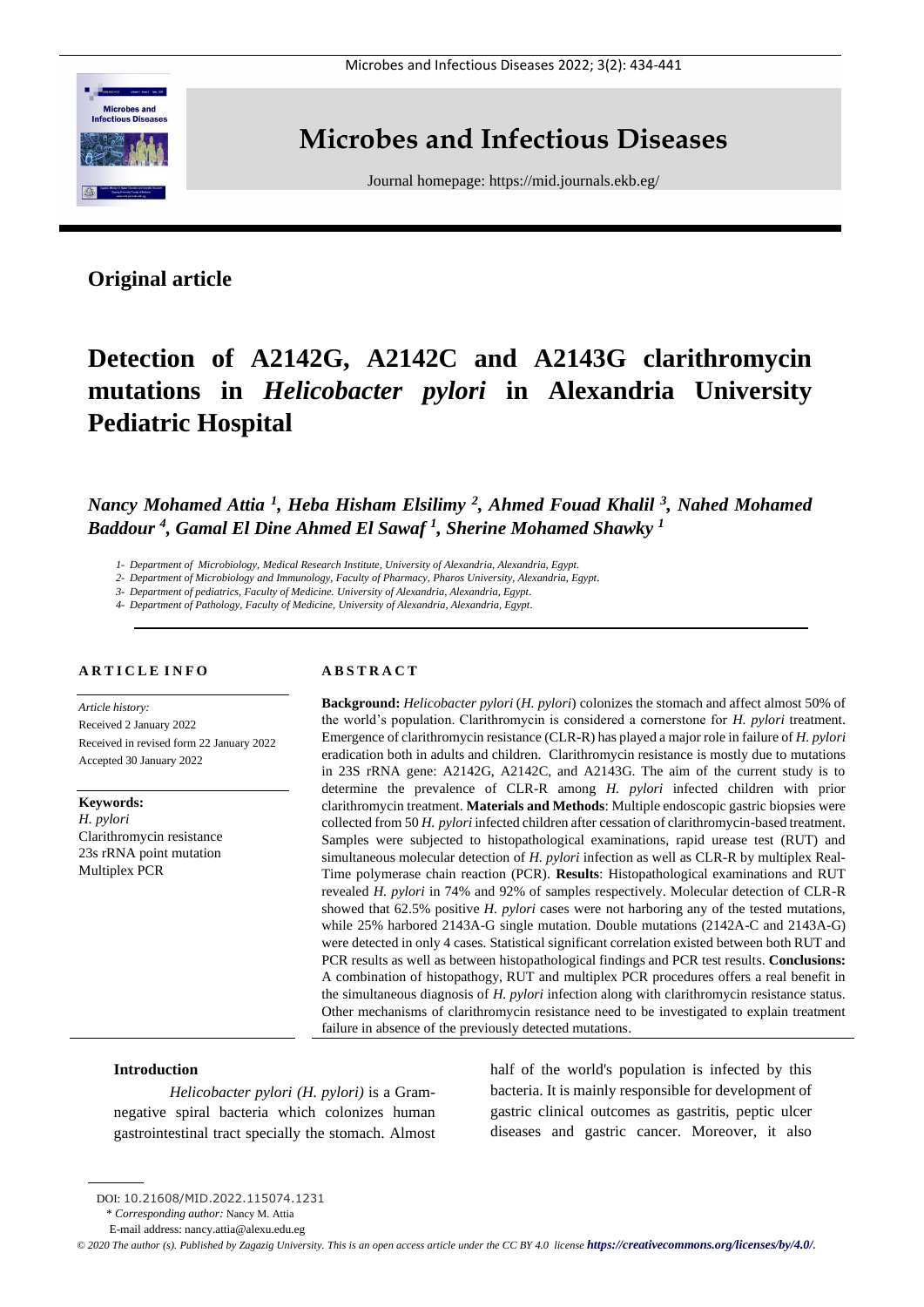participates in the development of many other extragastrointestinal diseases as cardiovascular, neurological, hematological and respiratory diseases [1].

Diagnosis could be carried out through invasive or non-invasive methods. Invasive methods in which the collected gastric biopsies could be analyzed histologically, culturing the bacteria, using rapid urease test (RUT) or through using polymerase chain reaction (PCR). Non-invasive methods include serological testing, urea breath test (UBT) and stool antigen test (SAT) [2].

Various regimens were developed for *H. pylori* eradication including first line, second line and third line therapy, all based on clarithromycin which is considered a cornerstone for *H. pylori* treatment. Clarithromycin act by binding to the bacterial 23S rRNA of the 50S ribosomal subunit suppressing its activity and thus inhibits protein synthesis. Unfortunately, clarithromycin resistance (CLR-R) is increasing resulting in eradication failure of *H. pylori* in both adults and children [3].

The most common reported mutations responsible for about 90% of the CLR-R are A2143G, A2142G and A2142C. These mutations are responsible for conformational changes resulting in decreased binding of clarithromycin to its target site. Other *H. pylori* resistance mechanism against clarithromycin is the expression and activation of efflux pumps. *hefC*, *hefF*, *hefI.* These three pumps of the RND family are reported to be involved multidrug efflux including clarithromycin [4].

The aim of this study was to determine CLR-R by detection of A2143G, A2142G and A2142C mutations among children attending El-Shatby University Hospital, Alexandria, Egypt.

#### **Patients and Methods**

Over a period of 15 months, 50 *H. pylori* infected children were enrolled in this study. Inclusion criteria for the participated children were: age above one year till fifteen years old, confirmed *H. pylori* infection by *H. pylori* SAT, previous treatment with clarithromycin based regimen for at least two weeks, and failure of treatment as diagnosed by persistence of positive *H. pylori* SAT performed 3-4 weeks after cessation of treatment along with the persistence of symptoms. Children parents were carefully instructed to stop any antibiotics or proton pump inhibitors for 4 weeks and 2 weeks respectively before performing the endoscopy.

After obtaining an informed consent, multiple endoscopic gastric biopsies were collected mostly from the stomach's antrum. Specimens were then subjected to histopathological examinations, RUT and molecular detection of CLR-R using Real-Time polymerase chain reaction (RT PCR).

# **Histopathological examination**

Two formalin fixed biopsies for each gastric specimen were sent to the pathology laboratory for assessment. Specimens were then routinely stained with hematoxylin and eosin (H&E) stain to detect the attachment of *H.pylori* to the surface epithelium. The assessment criteria for the histopathological findings were associated with the degree of inflammatory cell infiltration, atrophy, and intestinal metaplasia.

### **Rapid urease test (RUT)**

One biopsy specimen was inserted in a tube containing a confirmatory test RUT. The RUT is a test that detects the presence of urease in the gastric mucosa thus helps in confirming the presence of *H. pylori* infection through urea hydrolysis.

# **Molecular detection of** *H. pylori* **and clarithromycin resistance**

DNA was extracted from tissue biopsies using QIAamp DNA Mini Kit (Qiagen, Hilden, Germany) according to manufacturer instructions. DNA amplification was carried out by STRATAGENE PCR using Bosphore *H. Pylori* Genotyping Mix v1 ANATOLIA GENEWORKS® according to manufacturer instructions. It employs 2 multiplex PCR reactions, and an algorism including internal positive control to detect H. pylori as well as 23s rRNA mutations responsible for CLR-R.

The thermal profile used was composed of an initial denaturation for activation the HotStarTaq DNA polymerase at 95℃ for 15 min, followed by 40 cycles of a two-step amplification (Denaturation at 97°C for 30 sec and annealing and extension at 63°C for 45 sec)

### **Results**

In the present study most of participated children were in age group 7 - 12 years old (70 %), female children were more common (56%). Abdominal pain was the most common presenting symptom (50%) followed by hematemesis (28%). Erythema (100%) followed by nodularity in 78% were the most common endoscopic findings. Other endoscopic findings were punctate hemorrhage (24 %), and gastric erosions (16%).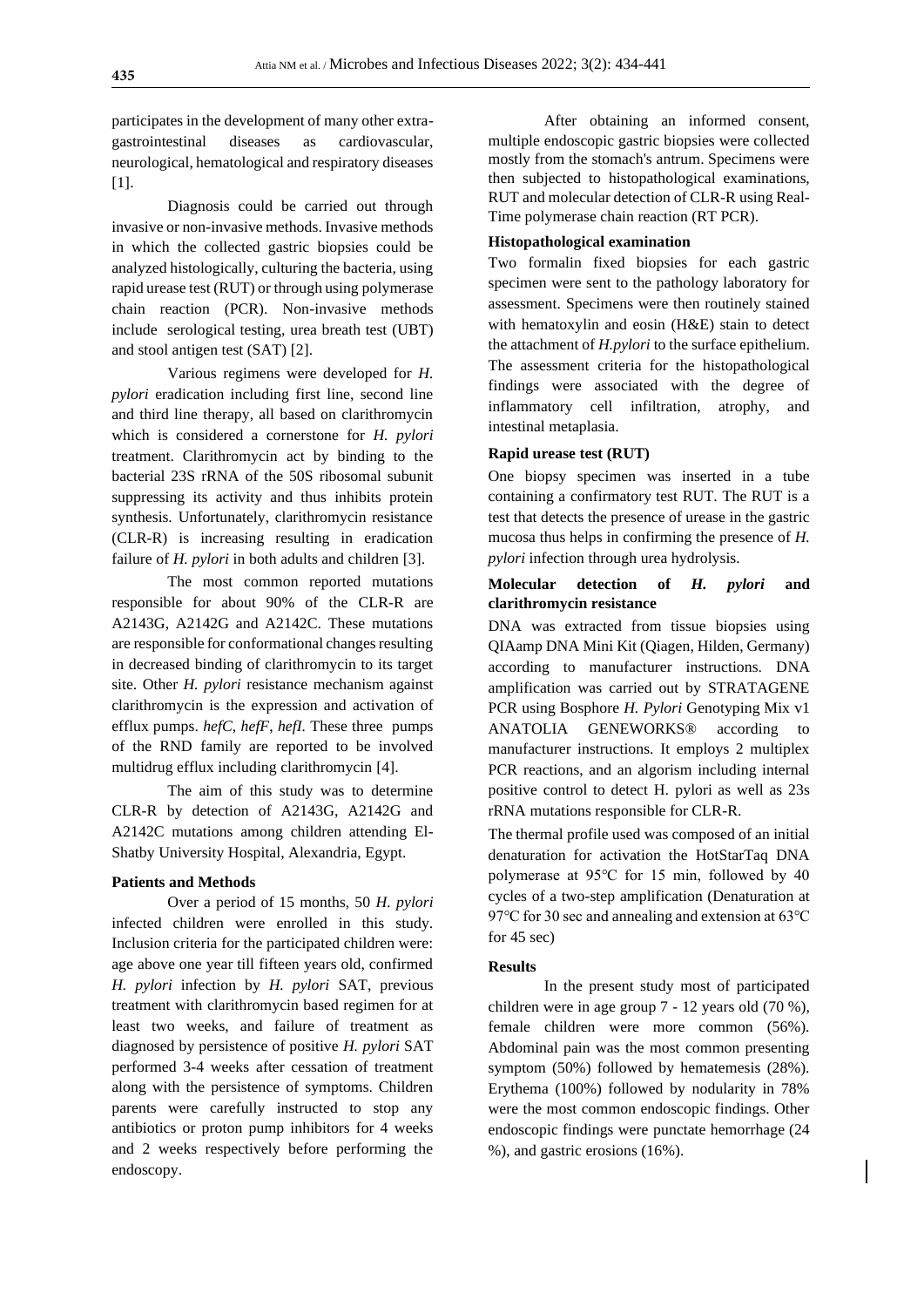Upon performing the RUT, most of the gastric biopsy specimens 37/50 (74%) were positive, while by histopathological examination, *H. pylori* were seen attached to gastric epithelium in 46 (92%) specimens.

Molecular detection of CLR-R using RT PCR showed that *H. pylori* DNA were not amplified in 18/50 (36%) (True negativity as internal control of the test was amplified). Out of 32/50 in which *H. pylori* was detected, 20/32 (62.5%) were not harboring any of the tested mutations representing the most common genotype (wild type), followed by A2143G single mutation in 8/32 (26%) cases. Double mutations (A2142C & A2143G) were detected in only 4/32 (12.5%) cases.

No statistical significant correlation was found between histopathological findings of *H. pylori* and RUT results (*p* value = 0.275) as *H. pylori* was seen attached to the gastric epithelium in 46/50 (92%) of gastric biopsies of which 35/46 (76%)

were urease producers upon performing RUT, while 11/46 (24%) were non-urease producers. This was not statistically significant.

However statistical significant correlation was demonstrated between RUT results and PCR test results ( $p \le 0.001$ ), as the majority of PCR *H*. *pylori* positive cases; 30/32 (93.75%) showed positive RUT results, while the majority of urease negative 11/18 (61.1%) were negative for *H. pylori* by PCR and this was statistically significant **(Table 1)**.

By correlating histopathological findings of *H. pylori* and PCR test results, statistical significance was found as *H. pylori* was seen attached to the gastric epithelium in the majority of gastric biopsy specimens of which 32/46 (69.6%) were PCR positive, in addition, all of the four negative histopathological gastric biopsy specimens were also negative by PCR test and this was statistically significant  $(p=0.013)$  (**Table 2**).

 **Table 1.** Association between RUT results and PCR test results for *H. pylori*.

| <b>PCR</b> test<br>results      |                 | Rapid urease test          | $\chi^2$       | $FE_{n}$            |                 |                        |
|---------------------------------|-----------------|----------------------------|----------------|---------------------|-----------------|------------------------|
|                                 | <b>Positive</b> |                            |                |                     | <b>Negative</b> |                        |
|                                 | <b>Number</b>   | <b>Percentage % Number</b> |                | <b>Percentage</b> % |                 |                        |
| PCR test positive $(n=32)$      | 30              | 93.75%                     | $\mathfrak{D}$ | 6.25 %              | 18.021*         | $< 0.001$ <sup>*</sup> |
| <b>PCR</b> test Negative (n=18) |                 | 38.9 %                     | 11             | 61.1 %              |                 |                        |

 $\chi^2$ : Chi square test FE: Fisher Exact

p: p value for comparing between **urease test** and **PCR test.**

\*: Statistically significant at  $p \le 0.05$ 

 **Table 2.** Association between histopathological findings of *H. pylori* and PCR test results.

| <b>Histopathological results</b><br>(presence of $H$ .<br><i>pylori</i><br>attached to the epithelium) |                 |                       |                 |              |                |                   |
|--------------------------------------------------------------------------------------------------------|-----------------|-----------------------|-----------------|--------------|----------------|-------------------|
|                                                                                                        | <b>Positive</b> |                       | <b>Negative</b> |              | ΠP<br>$\chi^2$ | $FE$ <sub>p</sub> |
|                                                                                                        | <b>Number</b>   | Percentage %   Number |                 | Percentage % |                |                   |
| esent $(n=46)$                                                                                         | 32              | 69.6 %                | 14              | 30.4 %       | $7.729*$       | $0.013*$          |
| Absent $(n=4)$                                                                                         | $\Omega$        | $0\%$                 | 4               | 100 %        |                |                   |

 $\chi^2$ : Chi square test FE**: Fisher Exact**

*p*: p value for comparing between **PCR test** and **histopathological test results.** 

#### **Discussion**

*Helicobacter pylori* infection in children differs from adults with respect to epidemiology, host responses, disease manifestations, and the complication rate. Furthermore, treatment options are limited in this population and antibiotic resistance rates continue to increase [5].

Our study was designed to investigate CLR-R by detection of A2143G, A2142G and A2142C mutations among children who received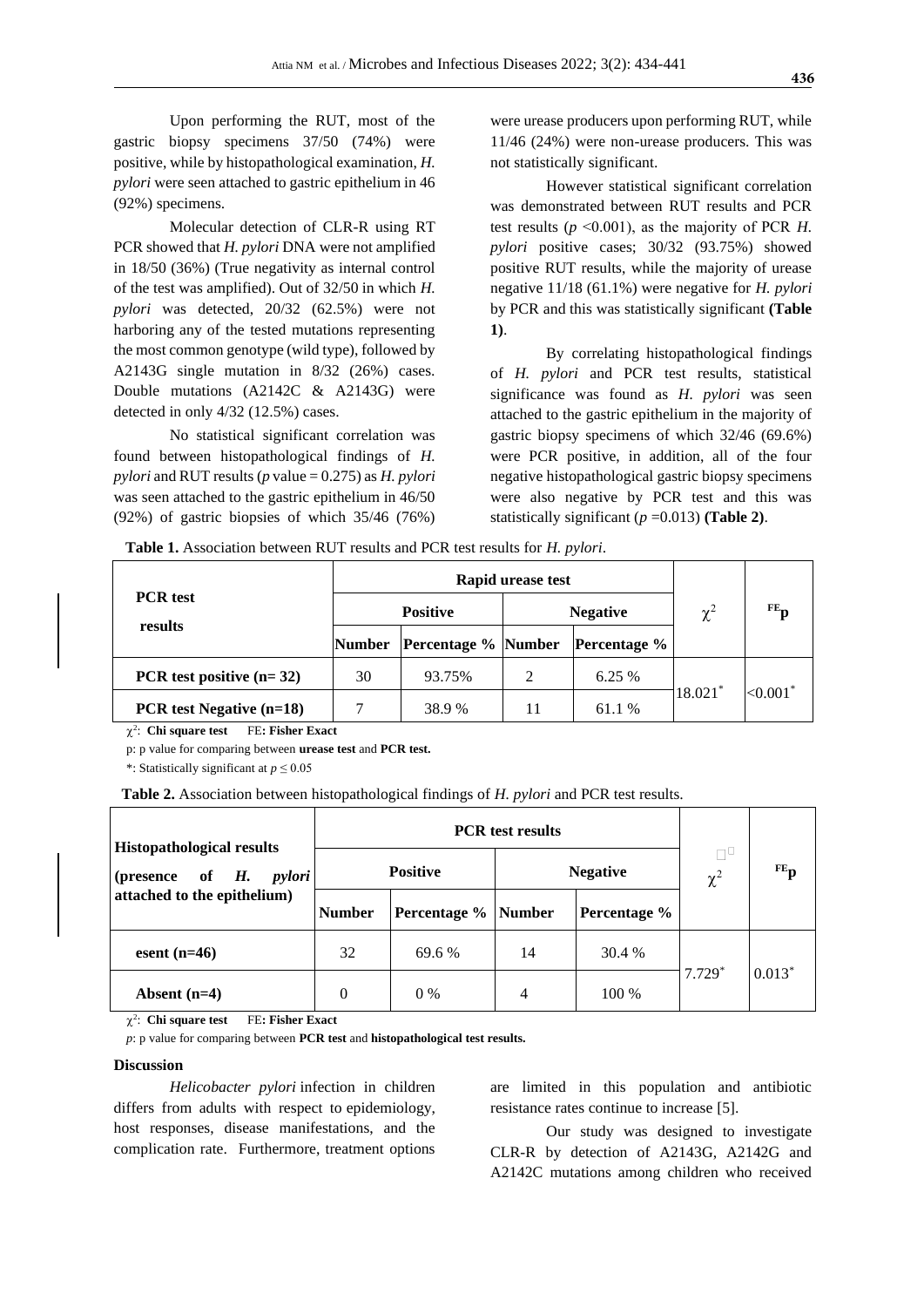treatment with clarithromycin and are still complaining of gastric and abdominal symptoms.

In Egypt, several studies had investigated CLR-R in adults [6-9], however, there is lack of studies in pediatric age group [10,11]. In this study, children aged between one to fifteen years with mean age of  $8.2 \pm 3.1$  years were included. The majority of children (70 %) ranged in the age group of 7-12 years. Female children represented the higher percentage (56%).

Clinical symptoms of *H. pylori* infections in children are poorly expressed and nonspecific due to their young age. Presenting symptoms include epigastric pain, vomiting, and hematemesis. In the present study, the most common complains of children were epigastric abdominal pain (50%) followed by hematemesis (28%), and vomiting (20%). These findings were reported in several other studies [12-14].

The most common endoscopic findings in the current study were gastric erythema, nonatrophic gastritis, punctate hemorrhage, as well as gastric erosions. These findings were also reported by other studies [15,16].

The presence of nodular gastritis in *H. pylori* pediatric patients is considered to be specific. Histologically they represent lymphoid follicles hyperplasia with germinal centers in the suitable lamina of the stomach. With *H. pylori* eradication treatment nodularity in the mucosa is reduced [17].

In our study, nodularity was seen in (78%) of the cases. An Algerian study conducted by **Moubri et al.** [18] reported almost the same percentage of nodularity seen in this study (76,68%). Moreover, a study conducted by **Hidaka et al**. [19] reported antral nodularity in 21/25 of the *H. pylori* positive cases (84%).

Rapid urease test is a cheap, simple and rapid test used for the indirect detection of *H. pylori* through detection of urease in the gastric mucosa infections with high sensitivity and specificity [20]. Histopathology is considered to be the gold standard method in *H. pylori* diagnosis [2]. Both histopathological test and RUT provide an excellent diagnostic accuracy but *H. pylori* detection is decreased in case of gastric atrophy or bleeding peptic ulcers [21].

In the present study urease production was detected in (74%) of gastric biopsies, and by histopathological examination, *H. pylori* was seen attached to the surface of the epithelium in (92%) of the obtained biopsies However no statistical significance was found between the results of both methods.

A possible explanation for histological method and RUT limitations could be the patchy distribution of *H. pylori*. Furthermore, the noncompliance of some participant for not using antibiotics and proton pump inhibitors two weeks prior to endoscopic examination could explain the false negative results of RUT. Moreover, falsenegative results of RUT can develop when *H. pylori* is present in the coccoid form, which will cause reduction in urease activity.

By correlating the results of RUT to the results of PCR in the current study; strong concordance between the two tests was found as majority of PCR positive cases; (93.75%) showed positive RUT results. In addition, the majority of urease negative (61.1%) were negative for *H. pylori* by PCR. This association was statistically significant ( $p < 0.001$ ).

The prevalence of primary and acquired CLR-R is increasing worldwide and is highly variable [22,23]. This could be one reason for failure of *H. pylori* treatment found in real life clinical practice.

The global variation of CLR-R is due to the difference in macrolide consumption [24]. Several studies indicated that clarithromycin resistant strains are acquired by children more than adults [25-27]. This could be explained by the fact that children are more frequently exposed to macrolides during respiratory tract infection treatment [28].

Since there are some limitations to culturebased antimicrobial susceptibility testing, the "gold standard" method, resistance to clarithromycin has then been hardly performed in routine clinical practice [29].

Many point mutations in 23S rRNA have been reported to induce CLR-R phenotype of *H. pylori.* Mutations A2142G, A2142C, and A2143G located in the peptidyl transferase loop of the 23S rRNA are the most common mutations [30]. These 3 mutations are responsible for more than 90% of CLR-R isolates [31].

In this study, a real-time PCR-based method was used for the detection of the transition A-G in position 2142 or 2143, A-C in position 2142. We found that wild type *H. pylori* strain was the most common genotype representing 62.5% of PCR positive cases, followed by 25% cases harboring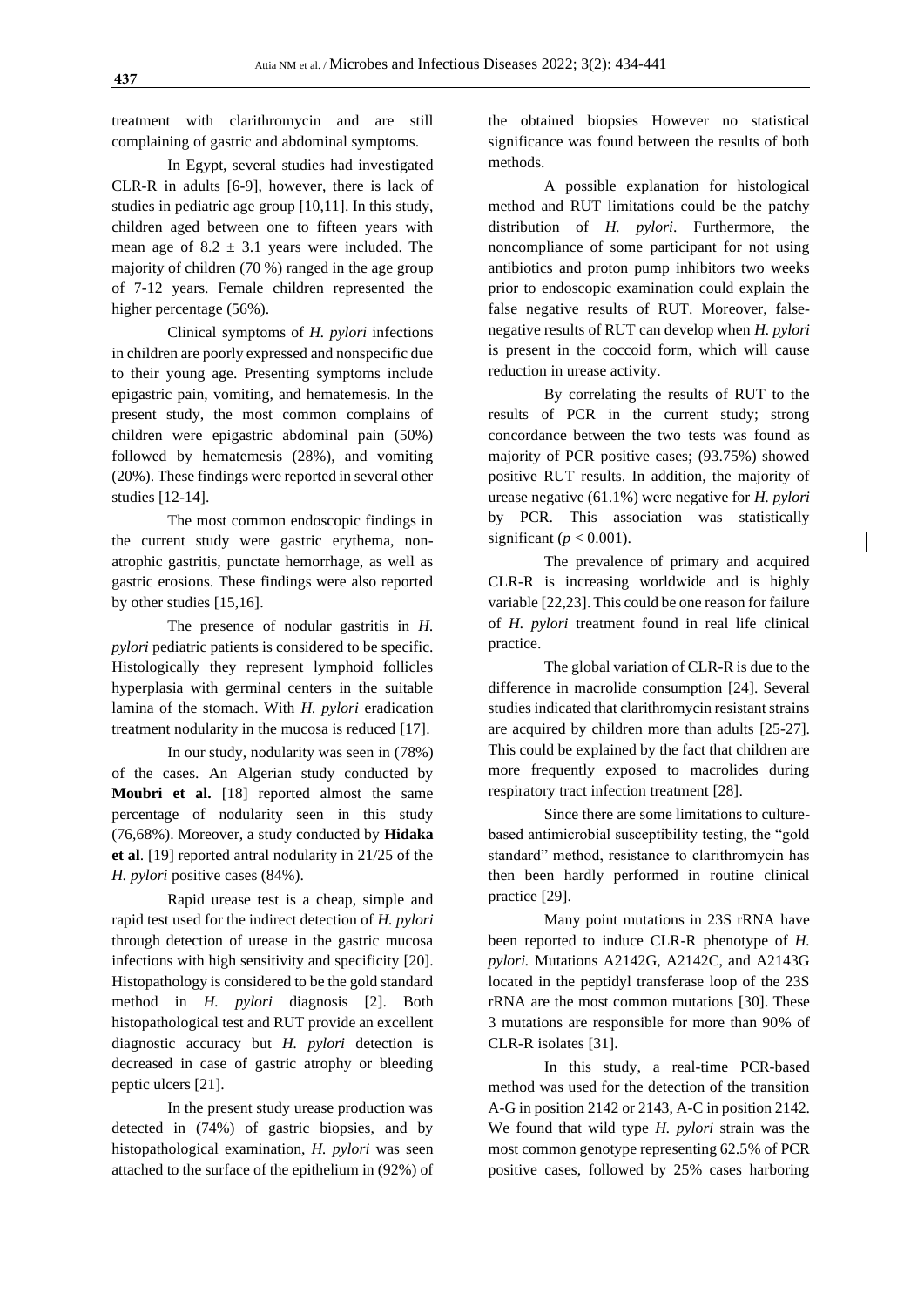A2143G single mutation. Double mutation (A2142C and A2143G) was detected in only 12.5%.

In agreement to our findings, the CLR-R rate in *H. pylori* resistant strains isolated from children in China was 36.7% (29/79) with A2143G mutation being the most common 82.8% (24/29) [32]. Moreover, in another recent study carried out on children in Wroclaw Medical University found that CLR-R was 68% and A2143G was the most frequently detected mutation 61% (38/62) [33].

A similar CLR-R rate was observed in **Tamayoa et al**. study in Northen Spain. They stated that percentage of CLR-R was (33.3%) among 63 gastroduodenal biopsies obtained from children which was also in agreement with resistance rates of more than (30%) obtained in a European multicenter study [26].

A higher rate of CLR-R was also stated in another pediatric study. **Mitui et al.** [34] found that 19/38 (50%) of the specimens contained *H pylori* with mutations significant for CLR-R. The predominant type of mutation detected was the A2143G mutation with percentage reaching (89%), as for the A2142G mutation it was found in only  $(10.5\%)$  of the cases.

In an Egyptian study [10] that was conducted on 34 children referred to Gastroenterology center and Mansoura University Children hospital, Egypt from December 2014 till August 2015. A higher percentage of CLR-R was reported (68.4 %) than that of the current study. The study pointed out that the common point mutations were A2143G and A2142G of CLR-R using PCRrestriction fragment length polymorphism (PCR-RFLP). The most common type of mutation was for A2143G (53.4%) followed by A2142G (35.7%). Only 3 isolates could not be identified to have any of the two types of the studied mutations.

The highest CLR-R rate was seen upon comparing the results of the present study with the results of a similar study carried out by Alarcón, Vega, Domingo, **Alarcón T et al.** [35] a significant difference in the percentage of CLR-R was demonstrated; 12 cases in the present study (37.5%) compared to (89 %) in their study. However both studies agreed that A2143G mutation was the most common detected mutations.

Another opposing CLR-R rate was stated in South America which presented a difference in the prevalence of CLR-R among countries [36]. A Colombian study in which biopsies from 133 children aged between 3 and 17 years of age were analyzed. Results of PCR-sequencing of the 23S rRNA gene showed that 92% exhibited a genotype susceptible to clarithromycin, whereas only 8% showed mutations associated with CLR-R, A2143G mutation was the most common (4 cases), followed by the A2142G mutation (1 case). Additional mutations or double mutations were not observed. This value was much lower than those reported for Mexico (21.6%) and Brazil (27%) for pediatric populations which is related to different macrolide exposure in each population.

A possible explanation of our negative PCR results is that DNA extraction was performed on only one biopsy specimen while more than two specimens were used for histopathological examination and RUT. Another suggested reason is that *H. pylori* colonization is not uniformly distributed across the gastric mucosa even within antrum area, and therefore biopsy specimens removed from different sites may give disconcordant results.

Other possible explanation that defines the negative PCR results of 18 cases -true negativity as the internal control was amplified- reported in our study might be related to *H. pylori* strains harboring mutations of low prevalence that are not detected by the kit used in this study such as A2115G, A2445G, T2117C, T2182C, T2289C, T2717C, T2276C G2141A, G2220A, G2224A, G2225A, G2287A, C2245T, C2611A, C2041T, C2083T, C2273T, C2191T, C2399T and C2622T

In conclusion, a combination of histopathogy, RUT and multiplex PCR procedures offers a real benefit in the simultaneous diagnosis of *H. pylori* infection along with clarithromycin resistance status. The overuse of macrolides in our country could be linked to clarithromycin resistance in *H. pylori* found in this study. More point mutations should be searched for in order to perform an accurate assessment of CLR-R in *H. pylori* using a PCR-based method.

#### **Conflict of interest**

The authors declare that they have no conflict of interest.

#### **Ethical approval**

The study was approved by the ethics committee of the Medical Research Institute – Alexandria University which is constituted and operating according to ICH GCP guidelines and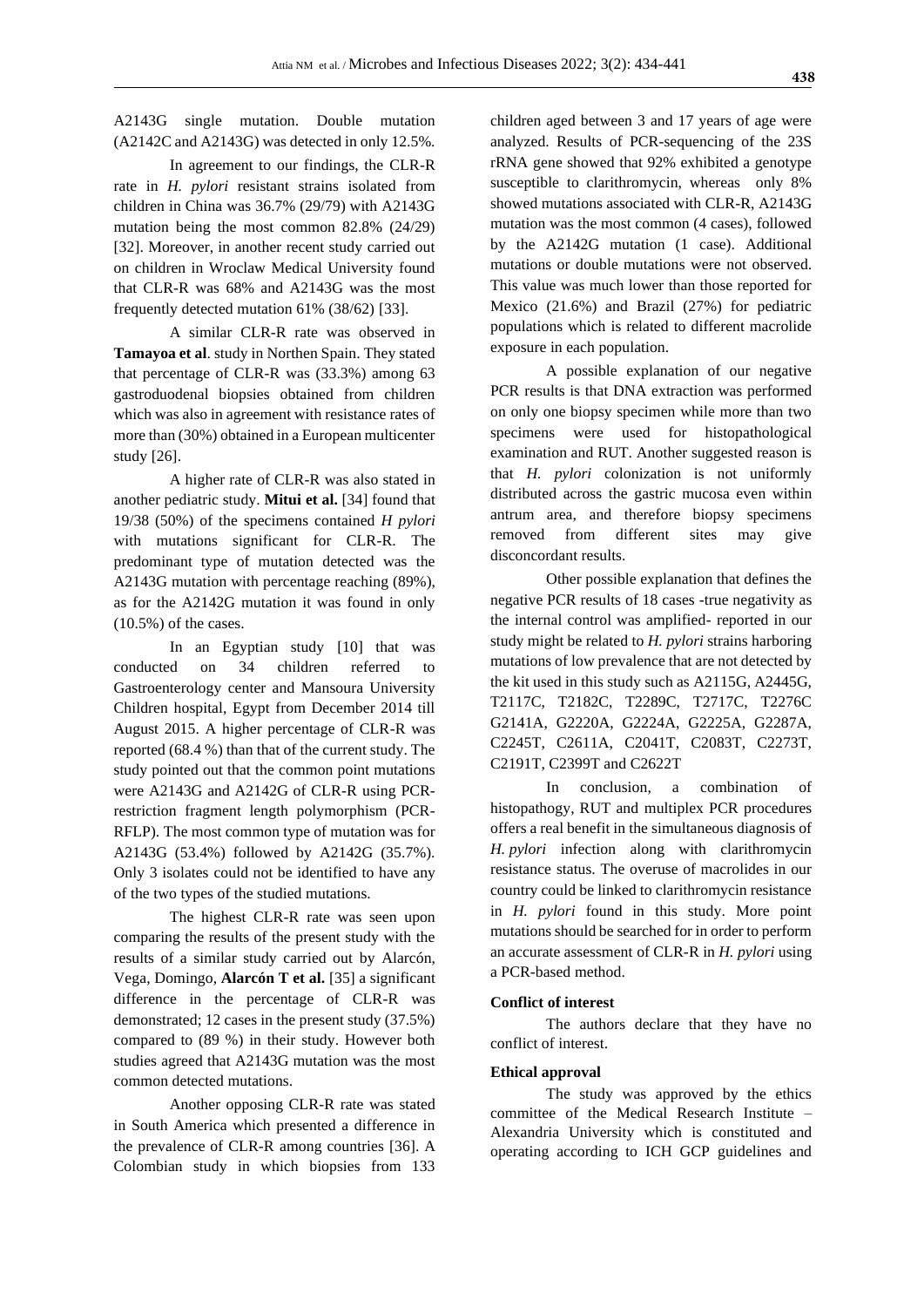applicable local and institutional regulations and guidelines which govern IRB operation.

#### **References**

- 1-**Marshall B.** A Brief History of the Discovery of *Helicobacter pylori.* Helicobacter pylori: Springer; 2016. p. 3-15.
- 2-**Wang Y-K, Kuo F-C, Liu C-J, Wu M-C, Shih H-Y, Wang SSW, et al.** Diagnosis of *Helicobacter pylori* infection: Current options and developments. World journal of gastroenterology 2015;21(40):11221-35.
- 3-**Hu Y, Zhu Y, Lu N-H.** Novel and effective therapeutic regimens for Helicobacter pylori in an era of increasing antibiotic resistance. Frontiers in cellular and infection microbiology. 2017;7:168.
- 4-**Vianna JS, Ramis IB, Ramos DF, VON GROLL A, Silva PEAd.** Drug resistance in *Helicobacter pylori.* Arquivos de gastroenterologia 2016;53(4):215-23.
- 5-Mišak Z, Hojsak I, Homan M. *Helicobacter pylori* in pediatrics. Helicobactern 2019;24:e12639.
- 6-**Ghaith D, Elzahry M, Mostafa G, Mostafa S, Elsherif R, Ramzy I.** Mutations affecting domain V of the 23S rRNA gene in *Helicobacter pylori* from Cairo, Egypt. Journal of chemotherapy 2016;28(5):367-70.
- 7-**Ramzy I, Elgarem H, Hamza I, Ghaith D, Elbaz T, Elhosary W, et al.** Genetic mutations affecting the first line eradication therapy of *Helicobacter pylori*-infected Egyptian patients. Revista do Instituto de Medicina Tropical de São Paulo 2016;58.
- 8-**Diab M, El-Shenawy A, El-Ghannam M, Salem D, Abdelnasser M, Shaheen M, et al.** Detection of antimicrobial resistance genes of *Helicobacter pylori* strains to clarithromycin, metronidazole, amoxicillin and tetracycline among Egyptian patients. Egyptian Journal of Medical Human Genetics 2018;19(4):417-23.
- 9-**Ezzat AHH, Ali MH, El-Seidi EA, Wali IE, Sedky NAER, Naguib SMM.** Genotypic characterization of Helicobacter pylori isolates among Egyptian patients with upper gastrointestinal diseases. The Chinese-German Journal of Clinical Oncology 2012;11(1):15- 23.
- 10-**Zaki M, Sherif DM, Ali MA, Shehta A, Megahed A, Alsayed MAL, et al.** Molecular study of primary clarithromycin resistant *Helicobacter pylori* strains from Egyptian centre. Int J Curr Microbiol Appl Sci 2016;5(1):165-73.
- 11-**Sherif M, Mohran Z, Fathy H, Rockabrand DM, Rozmajzl PJ, Frenck RW**. Universal High-Level Primary Metronidazole Resistance in Helicobacter pylori Isolated from Children in Egypt. Journal of Clinical Microbiology 2004;42(10):4832-4.
- 12-**Motamed F, Doroudian R, Najafi M, Monajemzade M, Marashi SM, Arastoo L, et al.** *Helicobacter pylori* infection: Clinical, Endoscopic and Pathological findings in Iranian children. International Journal of Pediatrics 2014;2(3.2):9-17.
- 13-**Abu-Zekry MA, E.S. Hashem M, Ali AA, Mohamed IS.** Frequency of *Helicobacter pylori* infection among Egyptian children presenting with gastrointestinal manifestations. The Journal Of The Egyptian Public Health Association 2013;88(2):74-8.
- 14-**Sheiko MA, Feinstein JA, Capocelli KE, Kramer RE.** Diagnostic yield of EGD in children: a retrospective single-center study of 1000 cases. Gastrointestinal Endoscopy 2013;78(1):47-54.e1.
- 15-**Jansson L, Agardh D.** Prevalence of clarithromycin-resistant Helicobacter pylori in children living in South of Sweden: a 12-year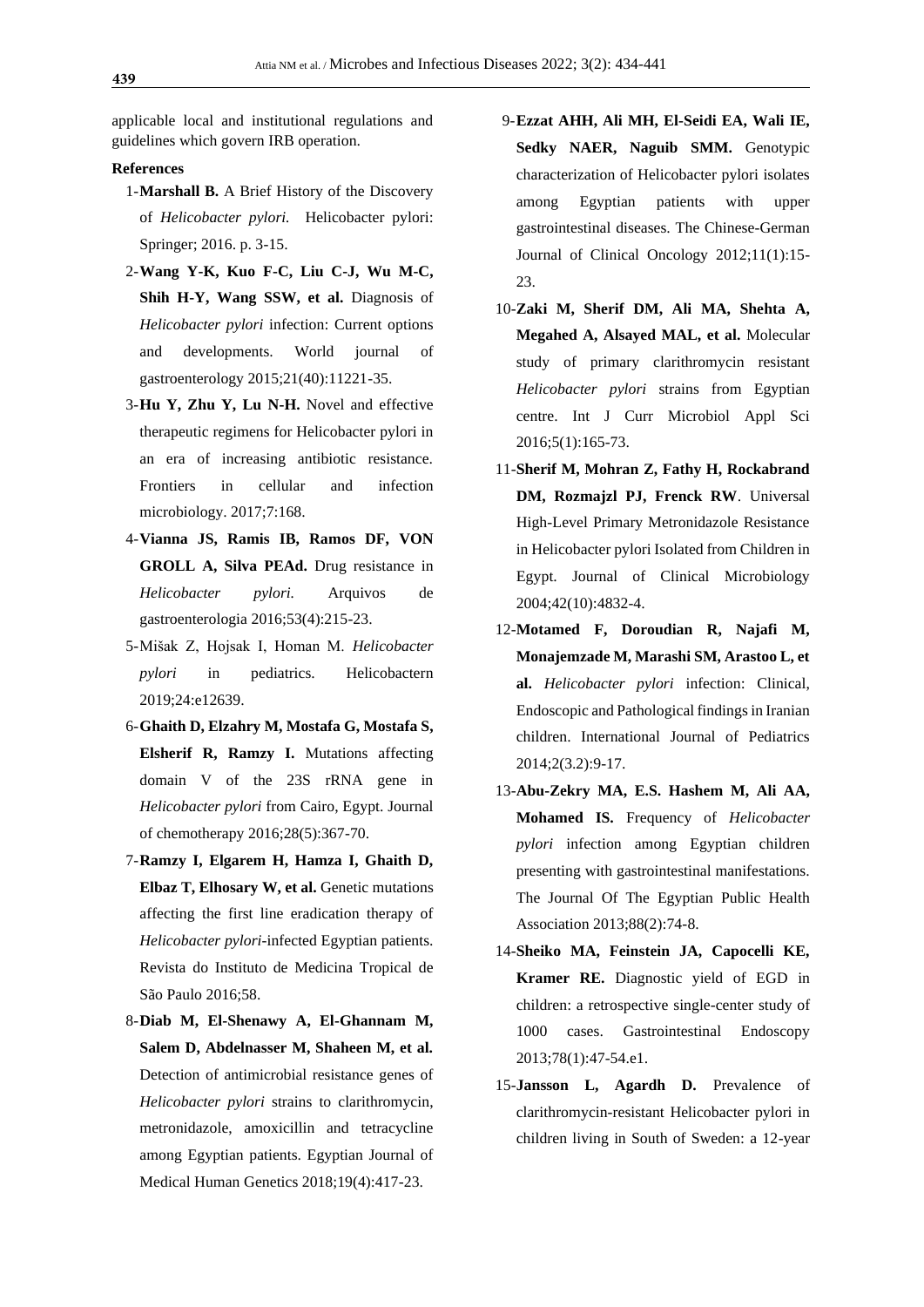follow-up. Scandinavian journal of gastroenterology 2019;54(7):838-42.

- 16-**Duck WM, Sobel J, Pruckler JM, Song Q, Swerdlow D, Friedman C, et al.** Antimicrobial resistance incidence and risk factors among *Helicobacter pylori*–infected persons, United States. Emerging infectious diseases 2004;10(6):1088.
- 17-**Nishikawa I, Kato J, Terasoma S, Matsutani H, Tamaki H, Tamaki T, et al.** Nodular gastritis in association with gastric cancer development before and after *Helicobacter pylori* eradication. Journal of gastroenterology and hepatology 2018;2(3):80-6.
- 18-**Moubri M, Kalach N, Larras R, Berrah H, Mouffok F, Guechi Z, et al.** Adapted first-line treatment of Helicobacter pylori infection in Algerian children. Ann Gastroenterol 2019;32(1):60-6.
- 19-**Hidaka N, Nakayama Y, Horiuchi A, Kato S, Sano K.** Endoscopic identification of *Helicobacter pylori* gastritis in children. Digestive Endoscopy 2010;22(2):90-4.
- 20-**Uotani T, Graham DY.** Diagnosis of *Helicobacter pylori* using the rapid urease test. Ann Transl Med 2015;3(1):9-.
- 21-**Kalach N, Gosset P, Dehecq E, Decoster A, Spyckerelle C, Papadopolos S, et al.** Usefulness of Gastric Biopsy–Based Real-Time Polymerase Chain Reaction for the Diagnosis of *Helicobacter pylori* Infection in Children. J Pediatr Gastroenterol Nutr 2015;61(3):307-12.
- 22-**Lee JY, Kim N, Nam RH, In Choi S, Lee JW, Lee DH.** Primary and secondary antibiotic resistance of *Helicobacter pylori* in Korea from 2003 to 2018. Helicobacter 2019;24(6):e12660.
- 23-**Thung I, Aramin H, Vavinskaya V, Gupta S, Park JY, Crowe SE, et al.** Review article: the global emergence of *Helicobacter pylori*

antibiotic resistance. Alimentary Pharmacology & Therapeutics 2016;43(4):514-33.

- 24-**Ducournau A, Bénéjat L, Sifré E, Bessède E, Lehours P, Mégraud F.** *Helicobacter pylori*  resistance to antibiotics in 2014 in France detected by phenotypic and genotypic methods. Clinical Microbiology and Infection 2016;22(8):715-8.
- 25-**Dargiene G, Kupcinskas J, Jonaitis L, Vezbavicius M, Kadusevicius E, Kupcinskiene E, et al.** Primary antibiotic resistance of *Helicobacter pylori* strains among adults and children in a tertiary referral centre in Lithuania. Acta pathologica, microbiologica, et immunologica Scandinavica 2018;126(1):21-8.
- 26-**Tamayo E, Montes M, Fernández-Reyes M, Lizasoain J, Ibarra B, Mendarte U, et al.** Clarithromycin resistance in *Helicobacter pylori* and its molecular determinants in Northern Spain, 2013–2015. Journal of Global Antimicrobial Resistance 2017;9:43-6.
- 27-**Agudo S, Alarcón T, Urruzuno P, Martínez MJ, López-Brea M.** Detection of *Helicobacter pylori* and clarithromycin resistance in gastric biopsies of pediatric patients by using a commercially available real-time polymerase chain reaction after NucliSens semiautomated DNA extraction. Diagnostic microbiology and infectious disease 2010;67(3):213-9.
- 28-**Ahmed F, Ahmed J, Ahmed H, Hassan SSU, Iqbal J, Sharif A.** Advances in Research Progress of *H. pylori.* Journal of Pharmaceutical Research International 2018:1- 8.
- 29-**Woo H-Y, Park DI, Park H, Kim M-K, Kim DH, Kim I-S, et al.** Dual-Priming Oligonucleotide-Based Multiplex PCR for the Detection of *Helicobacter pylori* and Determination of Clarithromycin Resistance